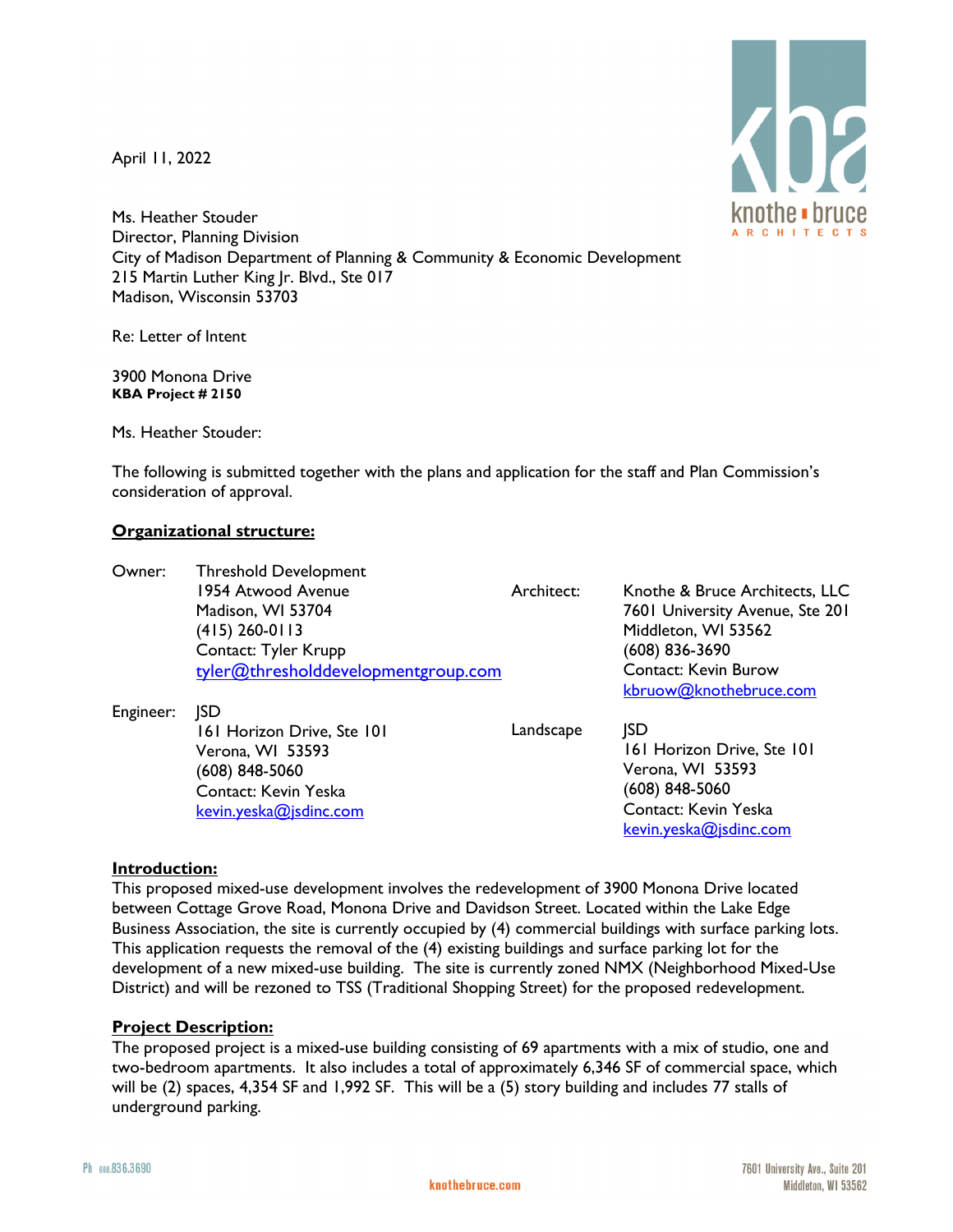Letter of Intent – Land Use 3900 Monona Drive April 11, 2022 Page 2 of 3

This project is the next iteration of a development that was proposed and approved in 2020 for the redevelopment of this corner property. The difference this time is that the existing shopping center along Cottage Grove Road is no longer part of the project, due to existing tenants within that building not being able to be relocated. For this project we are now incorporating the property to the south along Monona Drive, which connects to Davidson Street. This allows the existing shopping center to remain while still providing additional housing to the area and focusing the density along Monona Drive. We are also able to provide the opportunity to bring a UW Credit Union branch to this neighborhood while also maintaining the Java Cat Coffee Shop. Both of these are highly desired amenities and help to reinforce this commercial corner.

The massing of the building also takes into account the surrounding area by having the facades step back at the  $5<sup>th</sup>$  floor level along all public streets. The largest step back is occurring on the south side to help serve as a transition to the residential properties that are located to the south of this site. We are also providing enclosed and secure parking at a ratio of more than one stall per apartment unit, to help ensure that no overflow parking will need to utilize any of the neighborhood street parking.

## **City and Neighborhood Input:**

We have met with Alder Grant Foster and the City on several occasions for this proposed development including meetings with Staff and attending a DAT Meeting. We also had a follow-up meeting with Traffic Engineering to review the site circulation given the two drive-thru uses that are part of this development. Based on this, the final vehicle circulation patterns were determined, which will provide the best circulation through this property while having the least impact on the surrounding neighborhood. A virtual neighborhood meeting was held as well and was hosted by the City and Alder Foster. All of this input has been very helpful and has helped shape the final design and configuration of this development.

#### **Demolition Standards**

There are (4) existing buildings on these sites. Jade Monkey was at 109 Cottage Grove Road, has already relocated to 129 Cottage Grove Road. Exhaust Pros was in the building located at 3900 Monona Drive, and Java Cat is located at 3918 Monona Drive. 3920 Monona Drive is a vacant commercial building that was the former home of Starkweather Tattoo. These buildings and the surrounding properties have been well used and are past their current usefulness given the maintenance costs to keep these buildings and parking areas functioning. These existing buildings are not landmark structures, nor are they of an uncommon or unusual design or method of construction, and as such should meet the demolition criteria. These are all simple structures that have been used for a variety of commercial purposes. They have been evaluated for reuse or relocation, but given the cost to relocate these, along with the aged condition of the structures is has been determined to not be feasible to try to move these to a new site. There is a large amount of vacant commercial space and there is not a need for these to be saved or repurposed. A Re-use and Recycling Plan will be submitted prior to the deconstruction of the existing commercial structures.

#### **Conditional Use Approvals:**

The proposed development requires conditional uses to allow for a mixed-use building with more than 24 residential units, a building that is 5 stories tall, and for vehicle sales and service windows. The proposed building's size, scale and use are consistent with the City's Comprehensive Plan for this property, which calls for Neighborhood Mixed Use.